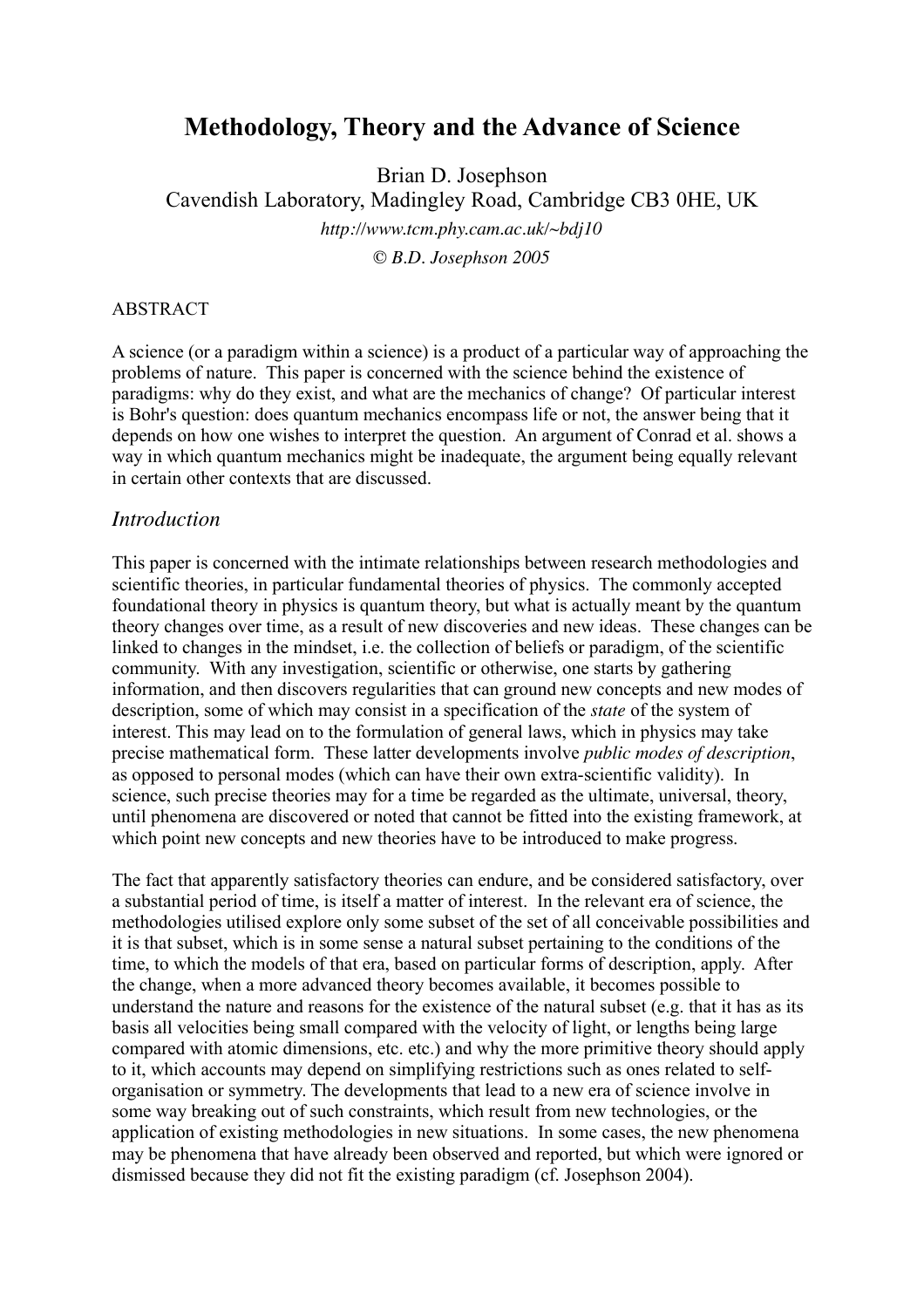Current developments in quantum theory suggest some sort of crisis (or at least significant interpretative ambiguity) in fundamental theory at this time. The so-called Standard Model makes very specific predictions that accord well with experiment, but does not incorporate gravity. The attempt to include gravity in an elegant way led to string theory and M-theory, and the hope had been that these theories would explain the standard model. But it turns out that the more advanced theories do not imply a unique physics, which can be equated to the presence of a significant gap between abstract theory and concrete experiment. This gap implies in turn that many alternative theories might exist that would equally well fit the Standard Model. Had string theory led uniquely to the Standard Model, one might have justifiably claimed that all theories with this property were equivalent, but this state of affairs does not accord with the situation that we find.

### *The Irreducibility of Life*

The idea suggested above, that a particular point of view constrains the science, is illustrated by a argument made by Niels Bohr (1958), discussed in some detail by Josephson (1988), regarding the applicability of quantum mechanics to living organisms:

*"The recognition of the essential importance of fundamentally atomistic features in the function of living organisms is by no means sufficient, however, for a comprehensive explanation of biological phenomena, before we can reach an understanding of life on the basis of physical experience. Thus, we should doubtless kill an animal if we tried to carry the investigation of its organs so far that we could describe the role played by single atoms in vital functions. In every experiment on living organisms, there must remain an uncertainty as regards the physical conditions to which they are subjected, and the idea suggests itself that the minimal freedom we must allow the organism in this respect is just large enough to permit it, so to say, to hide its ultimate secrets from us".*

Against this claim, it may be argued that we no more need to know precise details of the atoms in an organism in order to be able to predict its properties than we need to know where the atoms of a fluid are in order to be able to predict its viscosity. However, in the case of a fluid we can write down an appropriate model simply on the basis of knowledge of the temperature, pressure and chemical composition. This is not the case for an organism, which is particularly problematic because it is an open system and its composition is not fixed. And it is certainly possible in biology for events at the quantum level to have important consequences, such as whether a particular individual develops cancer or not.

Related is the fact that with the systems typically studied in physics, system fabrication is in essence a matter of following a recipe starting from well-defined starting materials, whereas life cannot be synthesised by such recipes, the lack of a recipe being related to the above consideration of not knowing precise details of the state of the organism, which details may significantly affect the viability of the organism concerned. Nature has found out how to get the details right by a process of trial and error, a process similar to the situation of an industrial process, where many copies of a device are made and only the ones that function effectively are kept. In such situations, the specification can be said to be indirect (in terms of functionality and the processes), rather than directly in terms of the state of the system; in the terminology of Baas (1994), we have observational emergence, not deducible emergence. Biosystems are, from the physicist's perspective, anomalies: systems that refuse to lend themselves to the specifications that the usual paradigm uses.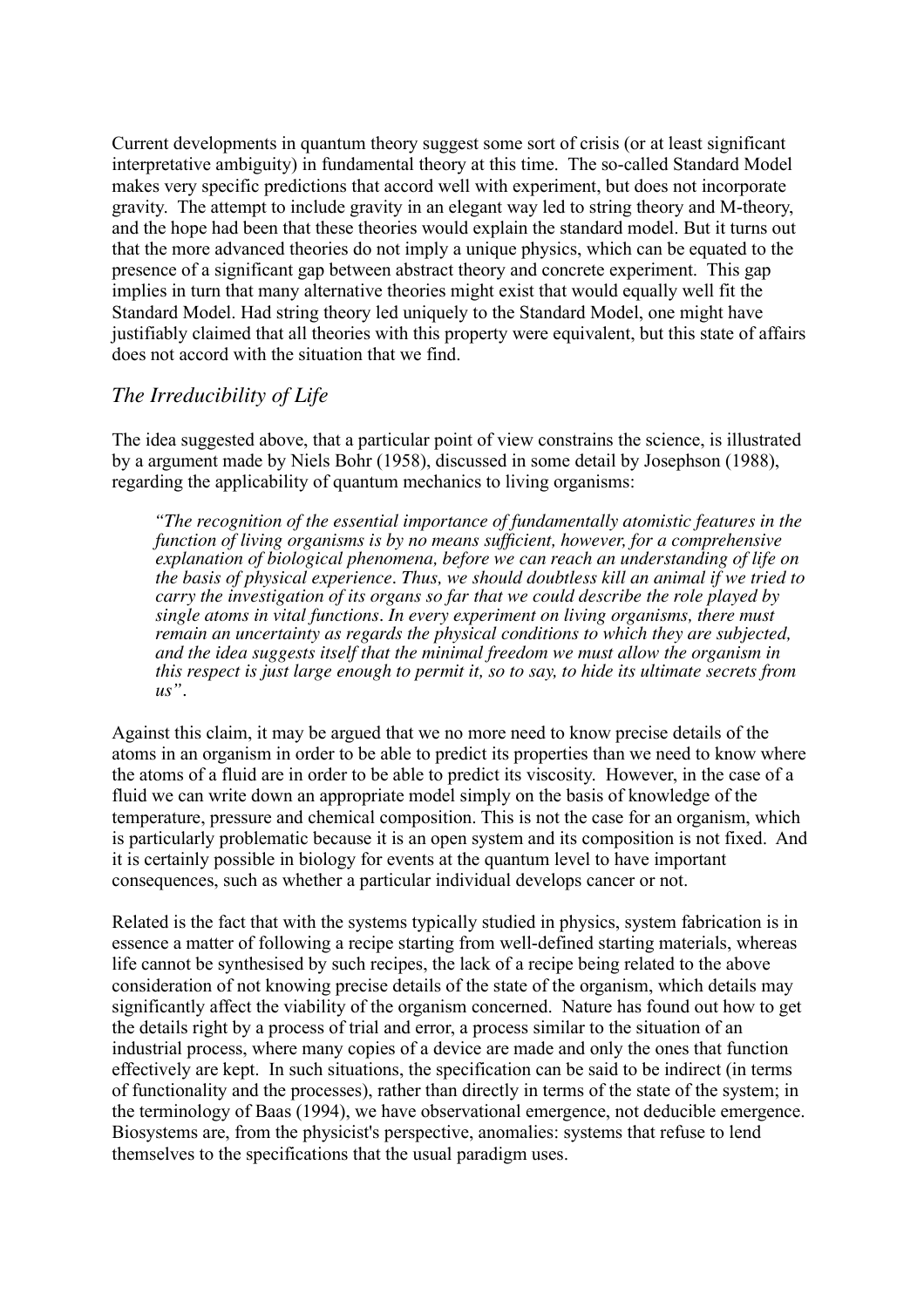Is this problem a fundamental one, or merely pragmatic? An argument due to Conrad et al. (1988) suggests that the situation may not simply be a case of inability to characterise the system in direct terms. The authors illustrate the point by contrasting two approaches to the characterisation of a classical gas, the statistical approach of statistical mechanics, and the dynamical approach involving consideration of the trajectories of individual molecules or atoms. The two approaches yield very different kinds of physical law, despite being accounts of the same physical system. The difference matters in situations where our measurements are sensitive enough that individual trajectories are an issue. In the same way, it is suggested, quantum mechanics may (as in the analogous causal approach of Bohm) be a statistical account, dealing with statistical averages, while biology in contrast focusses on individual organisms where particular aspects (involving the functionality) may be better defined than in the statistical account corresponding to quantum mechanics. The point at issue here is that averaging typically introduces certain approximations that may be invalid when dealing with individual instances. In this perspective, our special systems (living systems) are anomalies that may be seen as deviations from the norm that are too severe for the approximations that are valid in the case of comparatively small deviations to be applicable.

#### *Other Anomalies: Mind. the Paranormal, and Music*

The word anomalous, from this perspective, has a double meaning. From one point of view, anomalies do not fit the laws of nature and thus must be considered the result of errors of some kind. The alternative view, justified by the present discussion, is that anomalies merely involve situations that are too extreme in some way for the approximations that one normally takes for granted to hold. But, as in the case of life, such anomalies can become selfsustaining and lead to a new realm of phenomena.

In the final part of this paper I will discuss various other situations that may fit in with the latter concept. The first follows discussions of Stapp (2005), who rejects the many-worlds interpretation of quantum mechanics as being problematic, and invokes mind, 'asking questions of nature', being the fundamental mechanism underlying state vector collapse. In the present perspective we view mind, and its concomitant meaningful information, as additional factors needed to describe the mechanics of some emergent, self-sustaining process involving more precision than is encompassed by the standard statistical descriptions of quantum mechanics.

This can be taken further, as was done by Josephson and Pallikari-Viras (1991) and by Valentini (1991), by taking into consideration the non-local aspect of quantum mechanics. These authors showed that under the assumption of a deterministic underpinning of quantum mechanics, violations of the usual rule that, despite the non-locality implicit in quantum mechanics, information cannot be transmitted at a distance, an occur in consequence of the violation of a certain statistical assumption, whose validity equates to the standard quantum predictions. Such a possibility might be exploited by life in paranormal capacities such as ESP (telepathy), for the existence of which there is considerable experimental evidence (Radin 1997).

As yet, our understanding of these matters is very rudimentary. What would be needed for fuller understanding is a fundamental account of the influence of information (in a mindsystem) upon matter. The situation is complicated by the fact that in a biological situation, the detailed significance of information, as for example in the significance of a specific neural firing pattern, is context dependent. A unification of the mind aspect and the matter aspect of nature would help to resolve these issues.